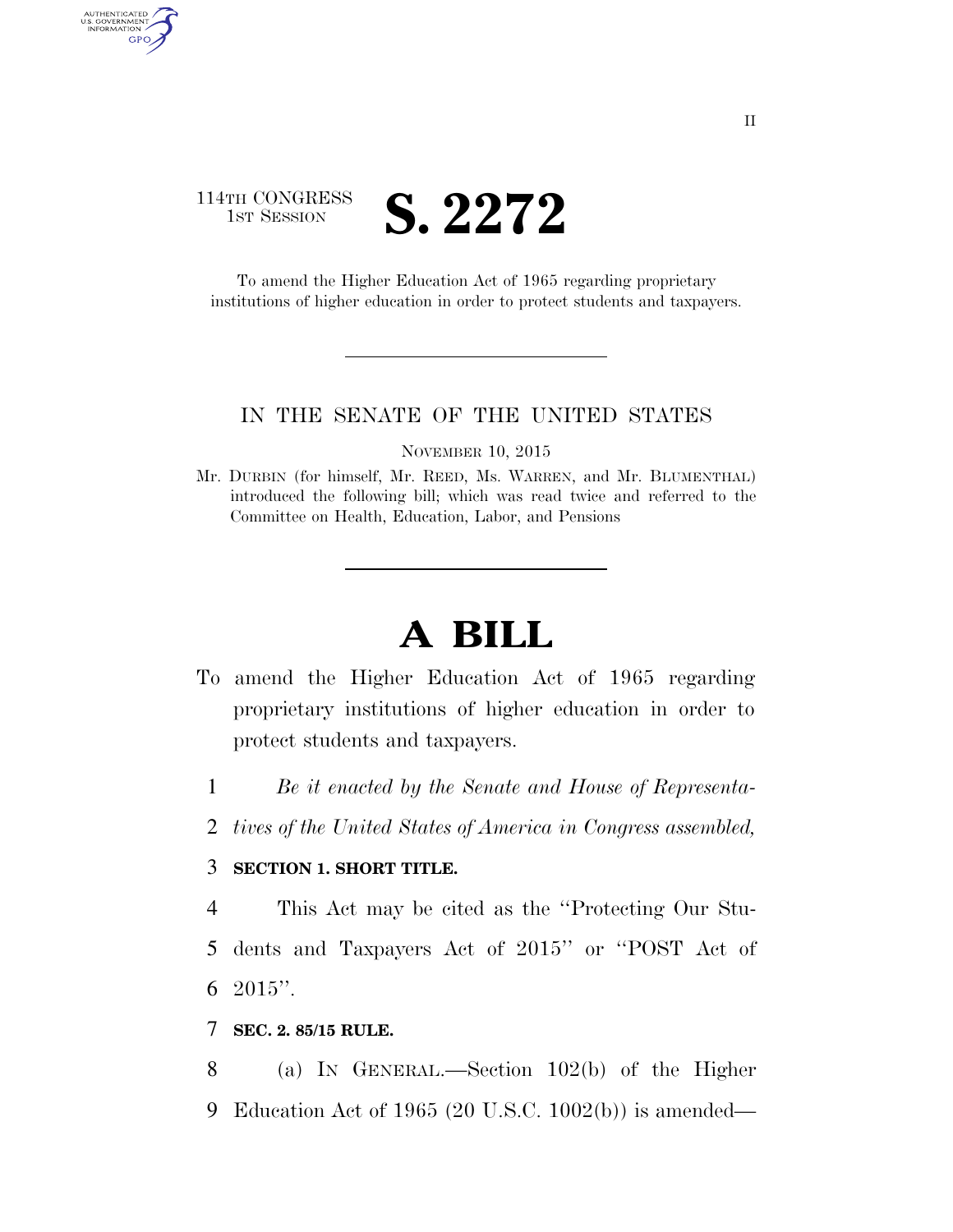| $\mathbf{1}$   | $(1)$ in paragraph $(1)$ —                         |
|----------------|----------------------------------------------------|
| $\overline{2}$ | $(A)$ in subparagraph $(D)$ , by striking          |
| 3              | "and" after the semicolon;                         |
| $\overline{4}$ | $(B)$ in subparagraph $(E)$ , by striking the      |
| 5              | period and inserting "; and"; and                  |
| 6              | (C) by adding at the end the following:            |
| 7              | $\lq\lq(F)$ meets the requirements of paragraph    |
| 8              | $(2)$ .";                                          |
| 9              | (2) by redesignating paragraph (2) as para-        |
| 10             | $graph(3)$ ; and                                   |
| 11             | $(3)$ by inserting after paragraph $(1)$ the fol-  |
| 12             | lowing:                                            |
| 13             | $"(2)$ REVENUE SOURCES.—                           |
| 14             | "(A) IN GENERAL.—In order to qualify as            |
| 15             | a proprietary institution of higher education      |
| 16             | under this subsection, an institution shall derive |
| 17             | not less than 15 percent of the institution's rev- |
| 18             | enues from sources other than Federal funds,       |
| 19             | as calculated in accordance with subparagraphs     |
| 20             | $(B)$ and $(C)$ .                                  |
| 21             | "(B) FEDERAL FUNDS.—In this para-                  |
| 22             | graph, the term 'Federal funds' means any          |
| 23             | Federal financial assistance provided, under       |
| 24             | this Act or any other Federal law, through a       |
| 25             | grant, contract, subsidy, loan, guarantee, insur-  |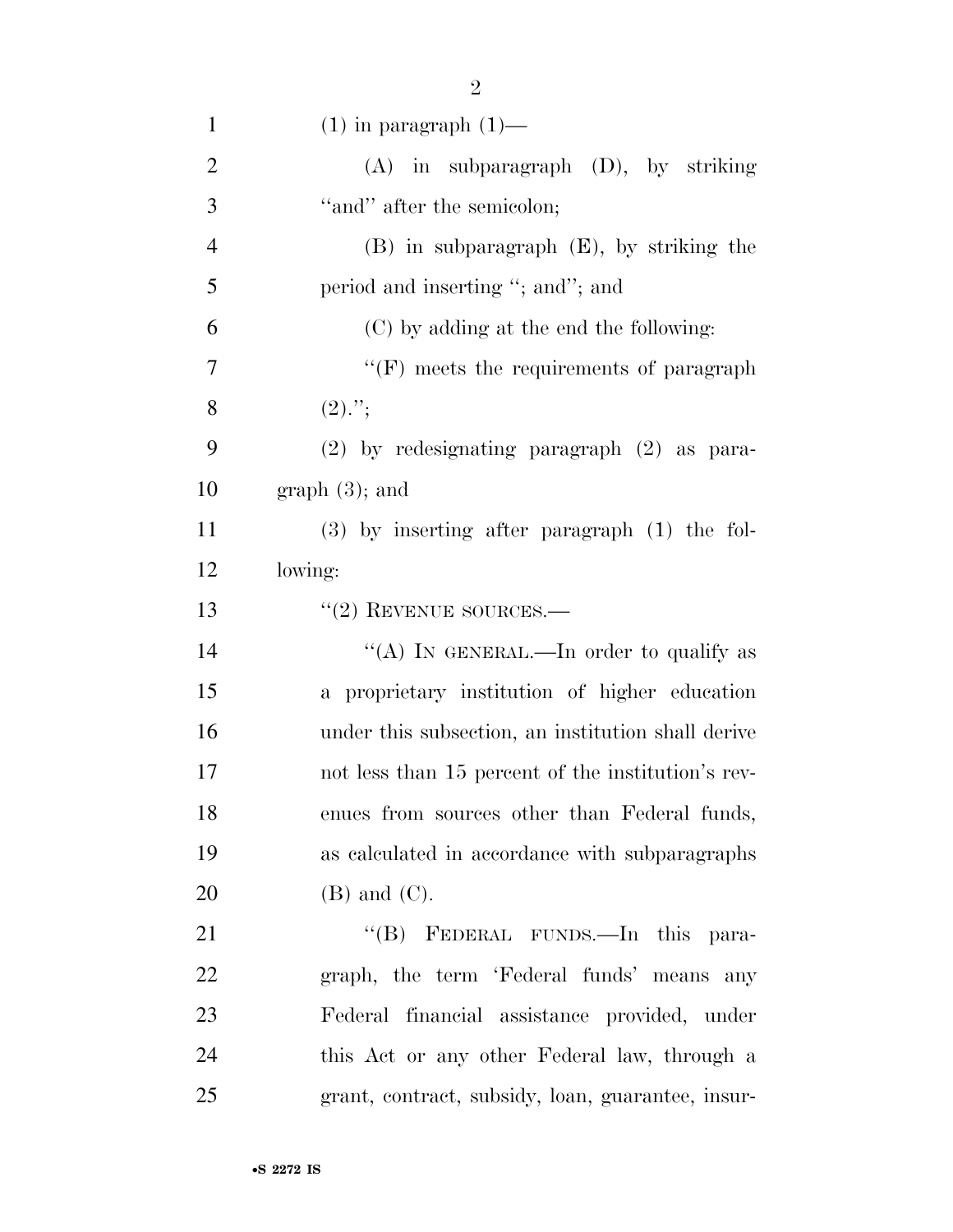| $\mathbf{1}$   | ance, or other means to a proprietary institu-     |
|----------------|----------------------------------------------------|
| $\overline{2}$ | tion, including Federal financial assistance that  |
| 3              | is disbursed or delivered to an institution or on  |
| $\overline{4}$ | behalf of a student or to a student to be used     |
| 5              | to attend the institution, except that such term   |
| 6              | shall not include any monthly housing stipend      |
| 7              | provided under the Post-9/11 Veterans Edu-         |
| 8              | cational Assistance Program under chapter 33       |
| 9              | of title 38, United States Code.                   |
| 10             | "(C) IMPLEMENTATION OF NON-FEDERAL                 |
| 11             | REVENUE REQUIREMENT. In making calcula-            |
| 12             | tions under subparagraph $(A)$ , an institution of |
| 13             | higher education shall—                            |
| 14             | $f'(i)$ use the cash basis of accounting;          |
| 15             | "(ii) consider as revenue only those               |
| 16             | funds generated by the institution from—           |
| 17             | $\lq\lq$ (I) tuition, fees, and other insti-       |
| 18             | tutional charges for students enrolled             |
| 19             | in programs eligible for assistance                |
| 20             | under title $IV;$                                  |
| 21             | $\lq\lq$ (II) activities conducted by the          |
| 22             | institution that are necessary for the             |
| 23             | education and training of the institu-             |
| 24             | tion's students, if such activities are—           |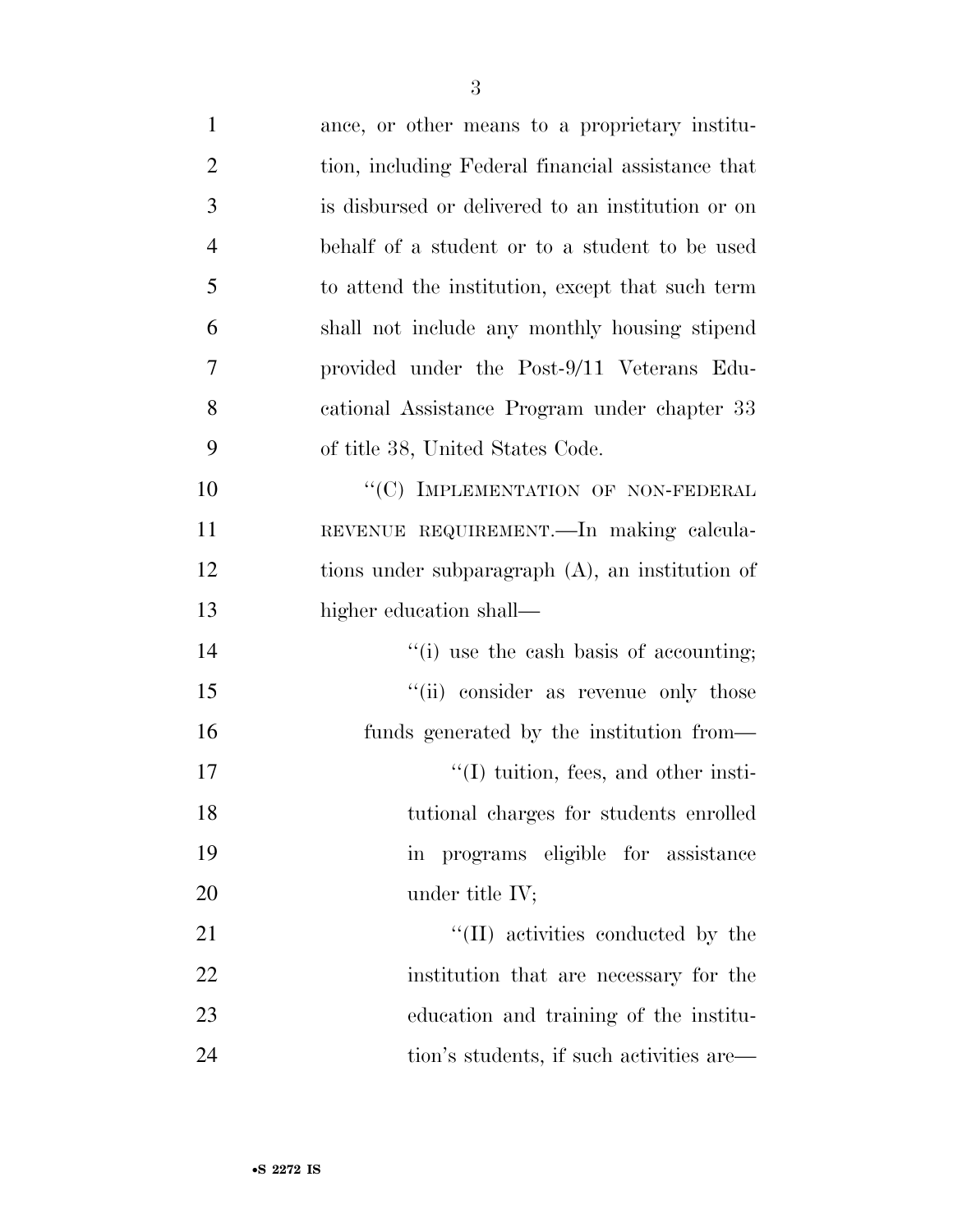| $\mathbf{1}$   | "(aa) conducted on campus                      |
|----------------|------------------------------------------------|
| $\overline{2}$ | or at a facility under the control             |
| 3              | of the institution;                            |
| $\overline{4}$ | "(bb) performed under the                      |
| 5              | supervision of a member of the                 |
| 6              | institution's faculty; and                     |
| 7              | $``(ee)$ required to be per-                   |
| 8              | formed by all students in a spe-               |
| 9              | cific educational program at the               |
| 10             | institution; and                               |
| 11             | "(III) a contractual arrangement               |
| 12             | with a Federal agency for the purpose          |
| 13             | of providing job training to low-in-           |
| 14             | come individuals who are in need of            |
| 15             | such training;                                 |
| 16             | "(iii) presume that any Federal funds          |
| 17             | that are disbursed or delivered to an insti-   |
| 18             | tution on behalf of a student or directly to   |
| 19             | a student will be used to pay the student's    |
| 20             | tuition, fees, or other institutional charges, |
| 21             | regardless of whether the institution cred-    |
| 22             | its such funds to the student's account or     |
| 23             | pays such funds directly to the student, ex-   |
| 24             | cept to the extent that the student's tui-     |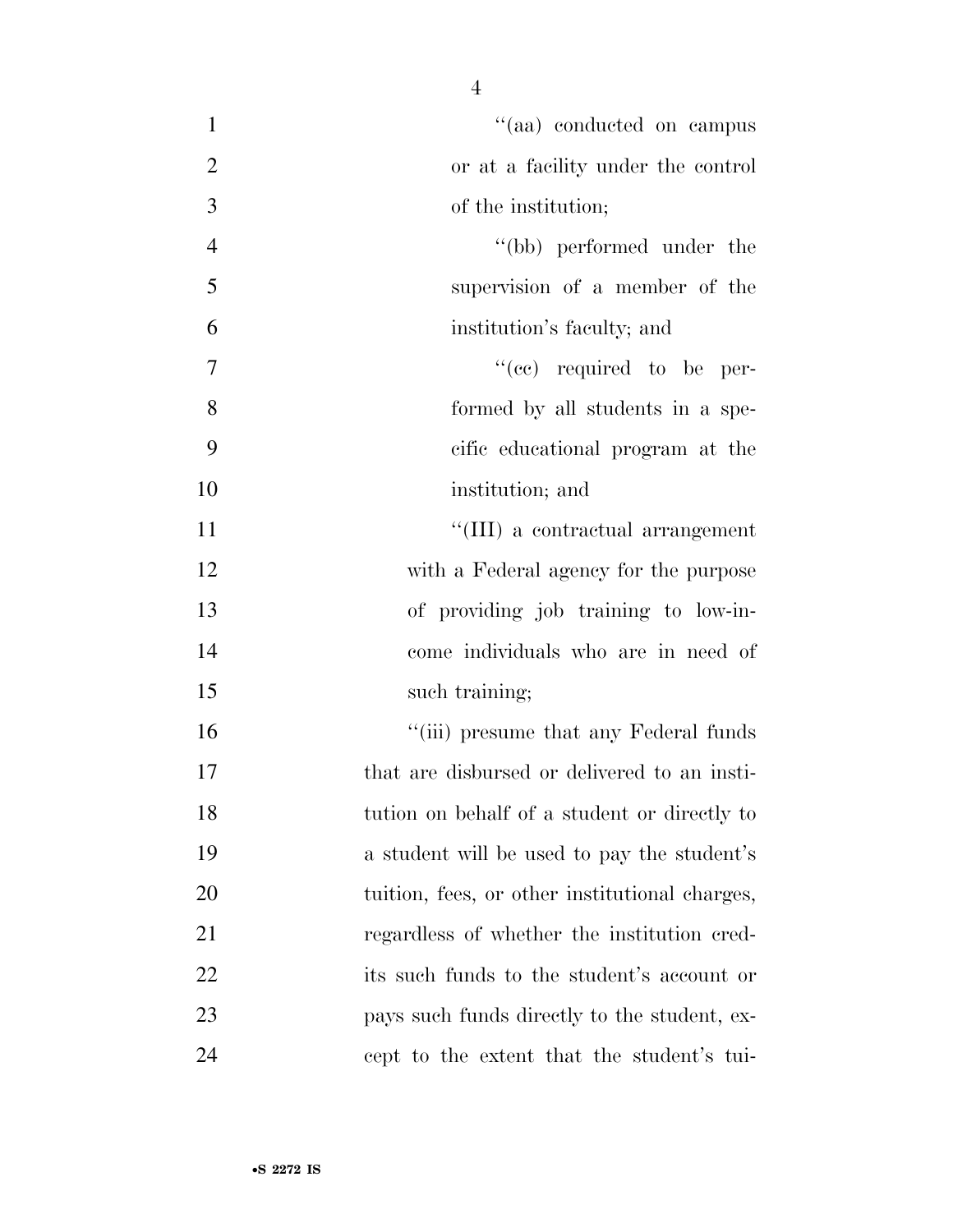| $\mathbf{1}$   | tion, fees, or other institutional charges are |
|----------------|------------------------------------------------|
| $\overline{2}$ | satisfied by—                                  |
| $\mathfrak{Z}$ | "(I) grant funds provided by an                |
| $\overline{4}$ | outside source that—                           |
| 5              | "(aa) has no affiliation with                  |
| 6              | the institution; and                           |
| 7              | "(bb) shares no employees                      |
| 8              | with the institution; and                      |
| 9              | "(II) institutional scholarships               |
| 10             | described in clause $(v)$ ;                    |
| 11             | "(iv) include no loans made by an in-          |
| 12             | stitution of higher education as revenue to    |
| 13             | the school, except for payments made by        |
| 14             | students on such loans;                        |
| 15             | $\lq\lq$ include a scholarship provided by     |
| 16             | the institution—                               |
| 17             | "(I) only if the scholarship is in             |
| 18             | the form of monetary aid based upon            |
| 19             | the academic achievements or finan-            |
| 20             | cial need of students, disbursed to            |
| 21             | qualified student recipients during            |
| 22             | each fiscal year from an established           |
| 23             | restricted account; and                        |
| 24             | "(II) only to the extent that                  |
| 25             | funds in that account represent des-           |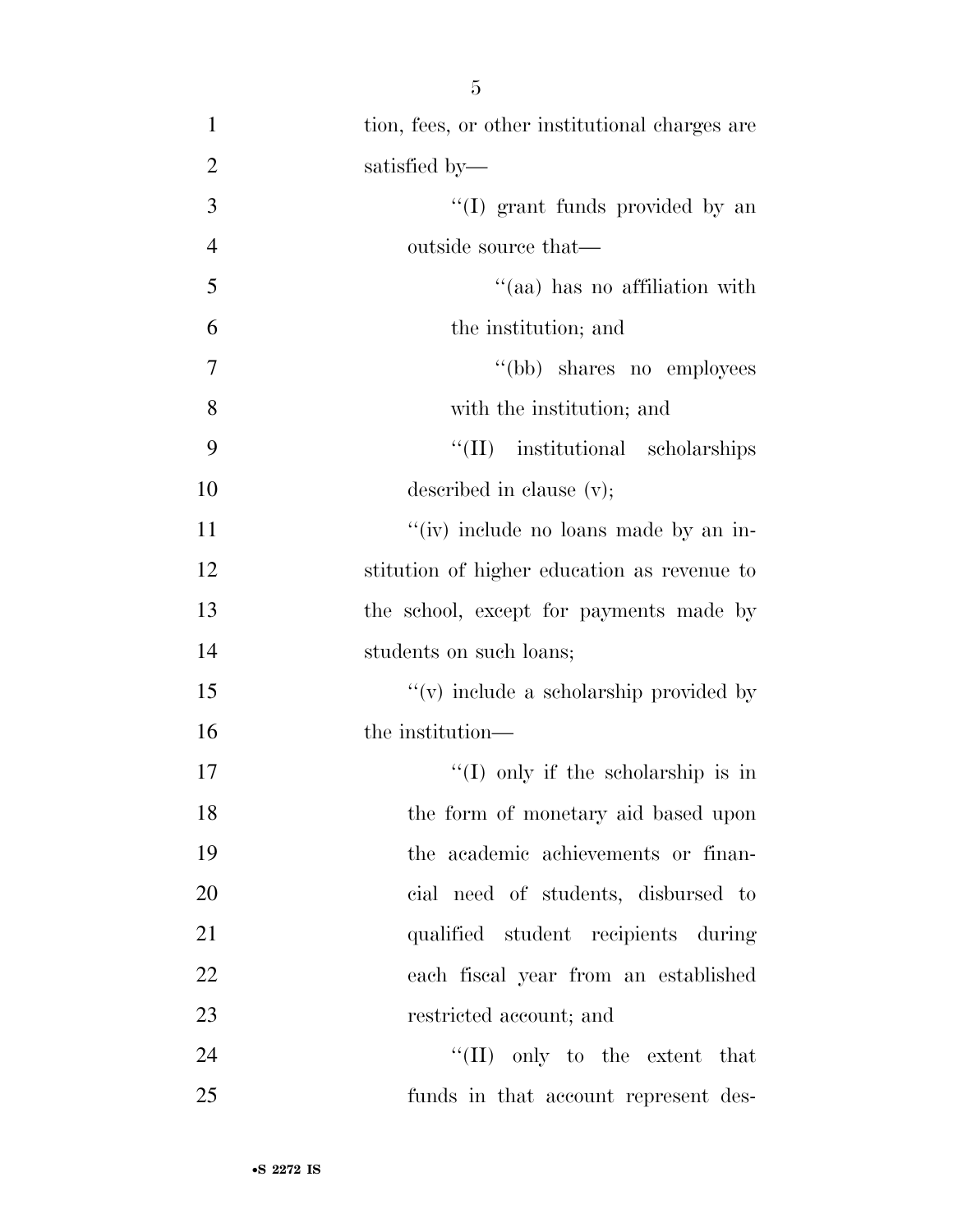| $\mathbf{1}$   | ignated funds, or income earned on        |
|----------------|-------------------------------------------|
| $\overline{2}$ | such funds, from an outside source        |
| 3              | $that-$                                   |
| $\overline{4}$ | "(aa) has no affiliation with             |
| 5              | the institution; and                      |
| 6              | "(bb) shares no employees                 |
| $\overline{7}$ | with the institution; and                 |
| 8              | $\lq\lq$ (vi) exclude from revenues—      |
| 9              | $\lq\lq$ (I) the amount of funds the in-  |
| 10             | stitution received under part C of title  |
| 11             | IV, unless the institution used those     |
| 12             | funds to pay a student's institutional    |
| 13             | charges;                                  |
| 14             | $\lq\lq$ (II) the amount of funds the in- |
| 15             | stitution received under subpart 4 of     |
| 16             | part A of title $\rm IV;$                 |
| 17             | "(III) the amount of funds pro-           |
| 18             | vided by the institution as matching      |
| 19             | funds for any Federal program;            |
| 20             | $``(IV)$ the amount of Federal            |
| 21             | funds provided to the institution to      |
| 22             | pay institutional charges for a student   |
| 23             | that were refunded or returned; and       |
| 24             | $\lq\lq (V)$ the amount charged for       |
| 25             | books, supplies, and equipment, unless    |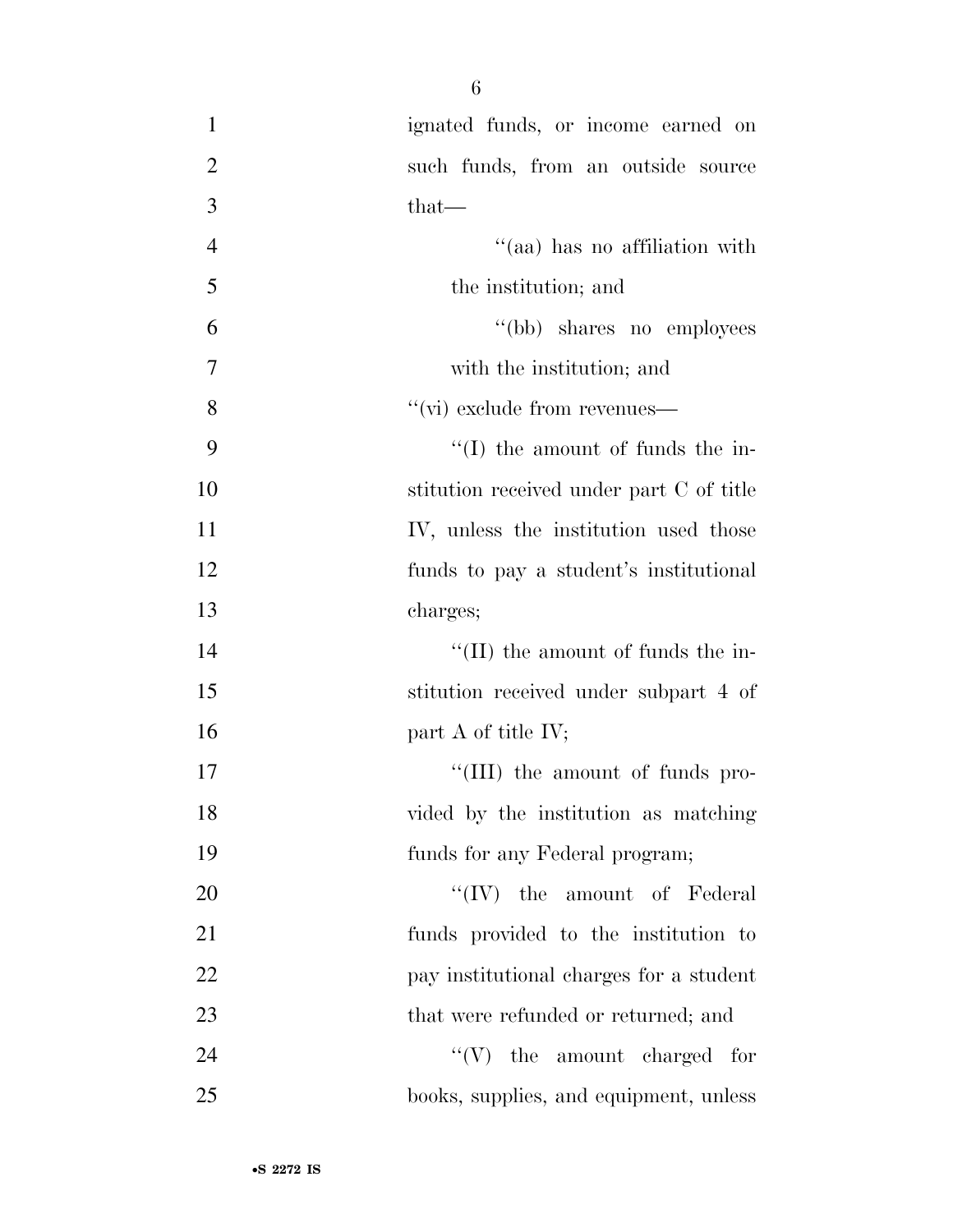| $\mathbf{1}$   | the institution includes that amount               |
|----------------|----------------------------------------------------|
| $\overline{2}$ | as tuition, fees, or other institutional           |
| 3              | charges.                                           |
| $\overline{4}$ | "(D) REPORT TO CONGRESS.—Not later                 |
| 5              | than July 1, 2016, and by July 1 of each suc-      |
| 6              | ceeding year, the Secretary shall submit to the    |
| 7              | authorizing committees a report that contains,     |
| 8              | for each proprietary institution of higher edu-    |
| 9              | cation that receives assistance under title IV     |
| 10             | and as provided in the audited financial state-    |
| 11             | ments submitted to the Secretary by each insti-    |
| 12             | tution pursuant to the requirements of section     |
| 13             | $487(e)$ —                                         |
| 14             | "(i) the amount and percentage of                  |
| 15             | such institution's revenues received from          |
| 16             | Federal funds; and                                 |
| 17             |                                                    |
|                | "(ii) the amount and percentage of                 |
| 18             | such institution's revenues received from          |
| 19             | other sources.".                                   |
| 20             | (b) REPEAL OF EXISTING REQUIREMENTS.—Section       |
| 21             | 487 of the Higher Education Act of 1965 (20 U.S.C. |
| 22             | $1094$ ) is amended—                               |
| 23             | $(1)$ in subsection $(a)$ —                        |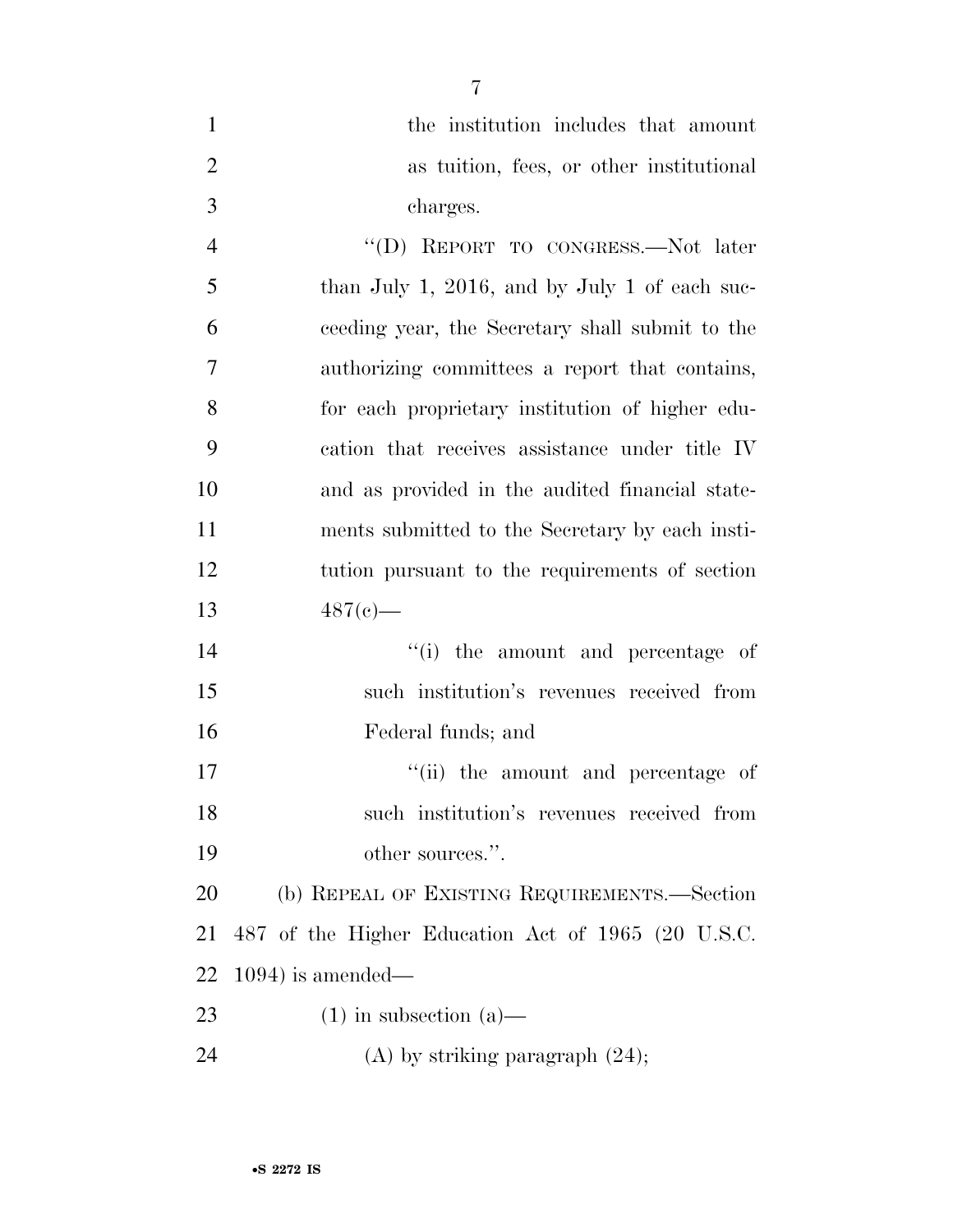| $\mathbf{1}$   | (B) by redesignating paragraphs<br>(25)                   |
|----------------|-----------------------------------------------------------|
| $\overline{2}$ | through $(29)$ as paragraphs $(24)$ through $(28)$ ,      |
| 3              | respectively;                                             |
| $\overline{4}$ | (C) in paragraph $(24)(A)(ii)$ (as redesig-               |
| 5              | nated by subparagraph $(B)$ ), by striking "sub-          |
| 6              | section (e)" and inserting "subsection (d)"; and          |
| 7              | (D) in paragraph $(26)$ (as redesignated by               |
| 8              | subparagraph $(B)$ ), by striking "subsection $(h)$ "     |
| 9              | and inserting "subsection $(g)$ ";                        |
| 10             | $(2)$ by striking subsection $(d)$ ;                      |
| 11             | $(3)$ by redesignating subsections (e) through $(j)$      |
| 12             | as subsections (d) through (i), respectively;             |
| 13             | $(4)$ in subsection $(f)(1)$ (as redesignated by          |
| 14             | paragraph $(3)$ ), by striking "subsection $(e)(2)$ " and |
| 15             | inserting "subsection $(d)(2)$ "; and                     |
| 16             | $(5)$ in subsection $(g)(1)$ (as redesignated by          |
| 17             | paragraph $(3)$ , by striking "subsection $(a)(27)$ " in  |
| 18             | the matter preceding subparagraph (A) and insert-         |
| 19             | ing "subsection $(a)(26)$ ".                              |
| 20             | (c) CONFORMING AMENDMENTS.—The Higher Edu-                |
| 21             | cation Act of 1965 (20 U.S.C. 1001 et seq.) is amended—   |
| 22             | $(1)$ in section 152 (20 U.S.C. 1019a)—                   |
| 23             | (A) in subsection (a)(1)(A), by striking                  |
| 24             | "subsections $(a)(27)$ and $(h)$ of section 487"          |